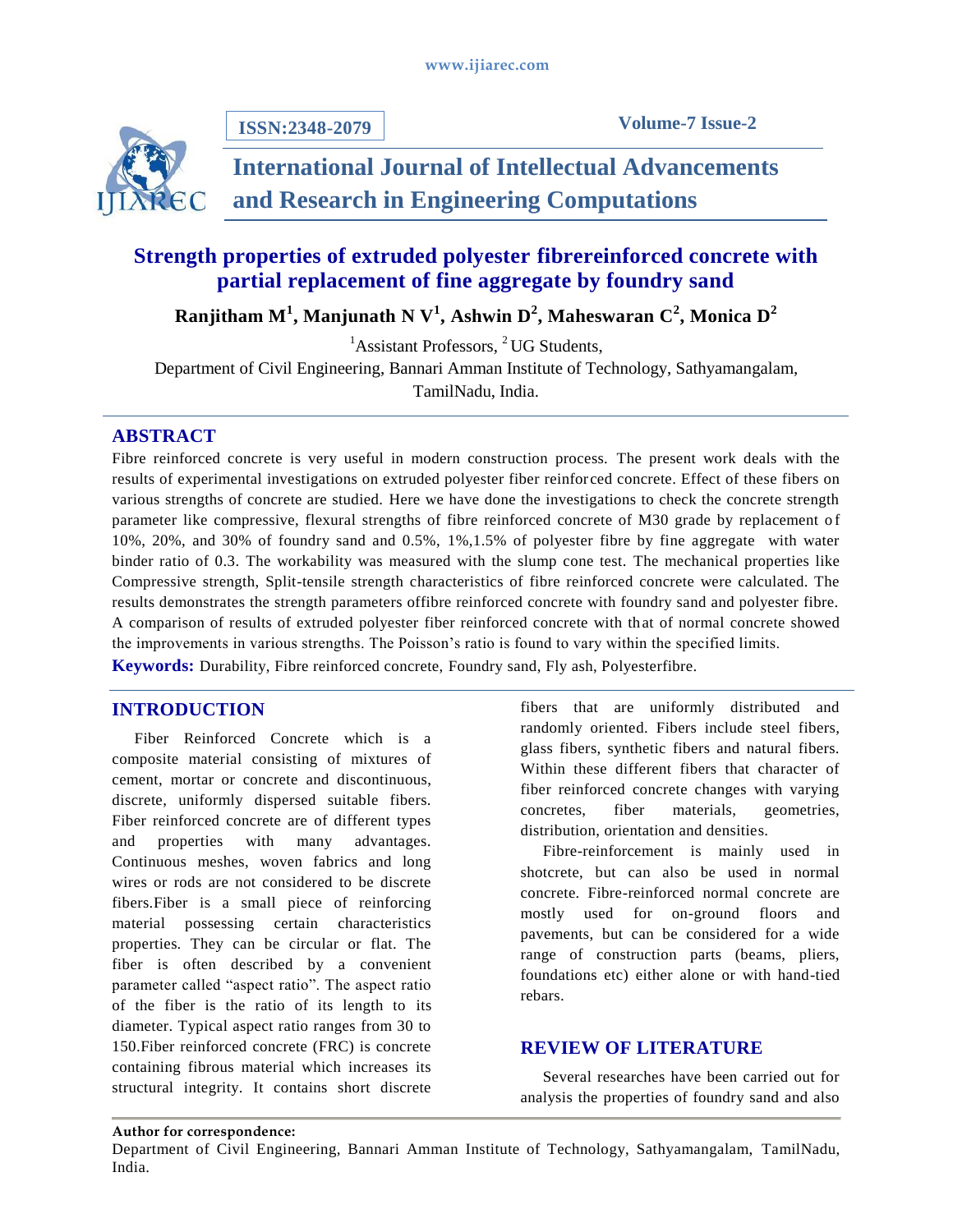the strength of concrete by in cooperating foundry sand in partial as a fine aggregate. Some of them were discussed below**.**

**Dushyant RameshbhaiBhimaniet al. (2006),** They carried out an experimental investigation on the topic "Strength Behavior of Foundry Sand on Modified High Strength Concrete'. Fine aggregate was replaced with 0, 15, 25 & 35% of WFS by weight in concrete. Compressive strength, split tensile strength and flexural strength tests were carried out to evaluate the strength properties of concrete. Based on their result values they stated that, 25% replacement give higher strength. They also stated that using of foundry sand for construction work will be more effective and efficient than land filling

**Dr. B. Kameshwari et al.,** They investigated on the topic "Strength of concrete incorporating waste foundry sand'. They had done their experiment in Grade M20. They replaced the fine aggregate by foundry sand in 10, 20, 30 & 40% by weight in concrete. From their test they concluded that Maximum compressive strength is obtained at 30% replacement and then decreases.

#### **OBJECTIVES OF THIS PROJECT**

The main purpose of the project is experimentally investigating the result by replacing 10%, 20%, 30% of fine aggregate by foundry sand and analyzing the major strength performance characteristics such as compressive, flexural strengths.

## **MATERIALS USED**

#### **Cement**



**Fig 1 Cement**

Portland-Pozzolana cement of grade 53 was used to conduct the test on all types of specimens and they should be confirming to

IS1489 (Part 1): 1991. The chemical composition of cement was included in table no: 1 shown:

| <b>Table 1: Chemical properties of cement</b> |      |  |
|-----------------------------------------------|------|--|
| Chemical properties Compounds (%)             |      |  |
| SiO <sub>2</sub>                              | 23.5 |  |
| $Al_2O_3$                                     | 12.9 |  |
| Fe <sub>2</sub> O <sub>3</sub>                | 2.04 |  |
| CaO                                           | 47.0 |  |
| MgO                                           | 1.74 |  |
| <b>Chloride Content</b>                       | 0.01 |  |

Copyrights © International Journal of Intellectual Advancements and Research in Engineering Computations, www.ijiarec.com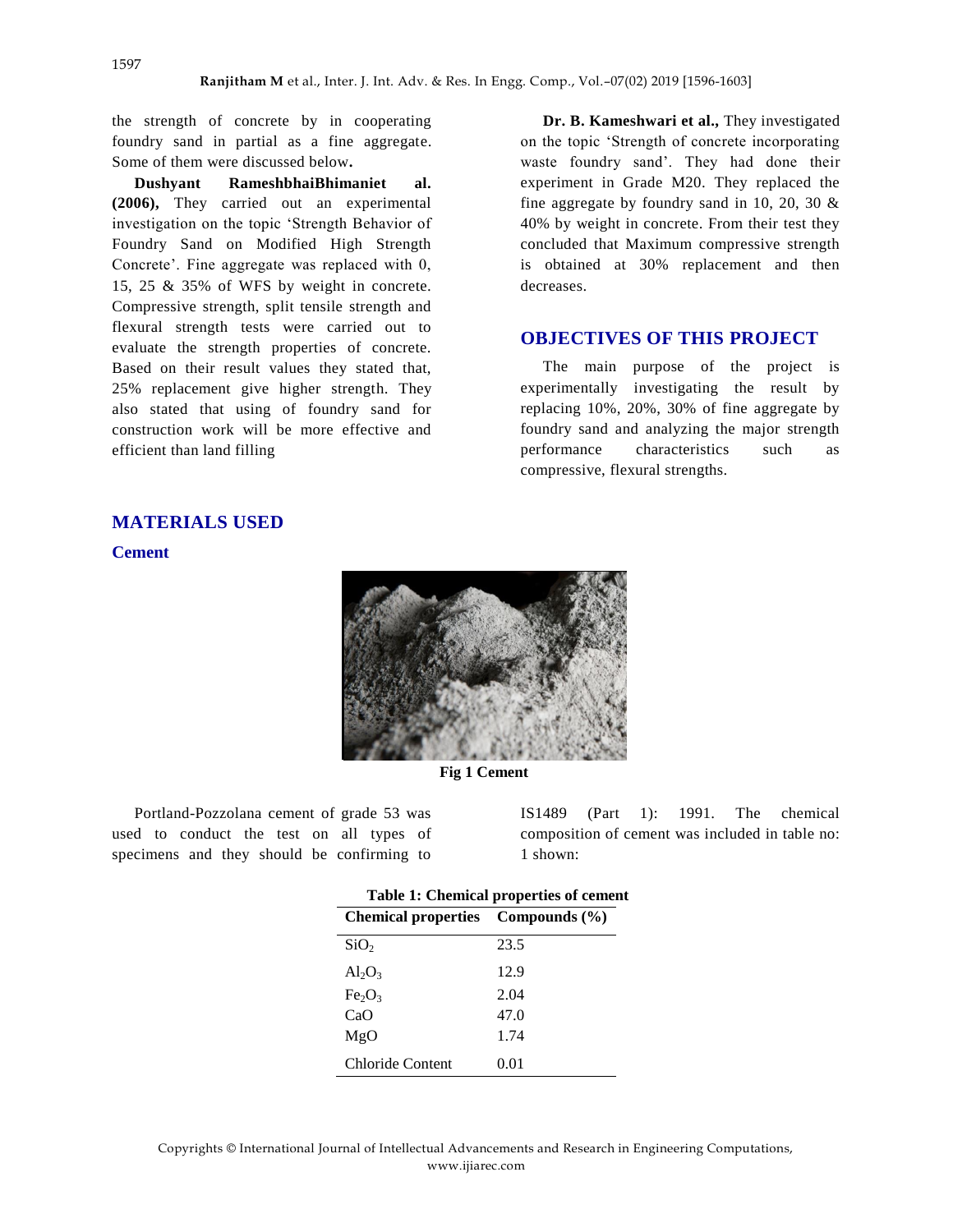#### **Fine aggregate**



**Fig 2 Fine aggregate**

The river sand available locally was cleaned and used. Fine aggregate which were passing through sieve size IS 4.75 mm was used to caste every specimen. The Specific gravity and the fineness modulus values are 2.64 and 2.79 respectively.

# **Coarseaggregate**



**Fig 3 Coarse aggregate**

As per the IS 383 – 1970 coarse aggregates which were passing through IS sieve 12.5 mm was used. And also the cement paste- aggregate ratio, the aggregate type influences greater on concrete stability. Finally calculate Specific gravity is 2.77 and fineness modulus is 5.90 respectively

#### **Foundry sand**

Foundry sand which is high quality uniform silica sand that is used in the preparation of

moulds and cores for ferrous and non-ferrous metal castings. Foundry sand which is used is a by-product of casting industries which comprises of uniform sized sands with different additives and metals which are associated with the particular casting process. Foundry sand is as used by Foundries is desired for its thermal resistance and availability. The Specific gravity and fineness modulus of foundry sand is 2.75 and 2.74. The chemical composition of foundry sand were included in table no: 2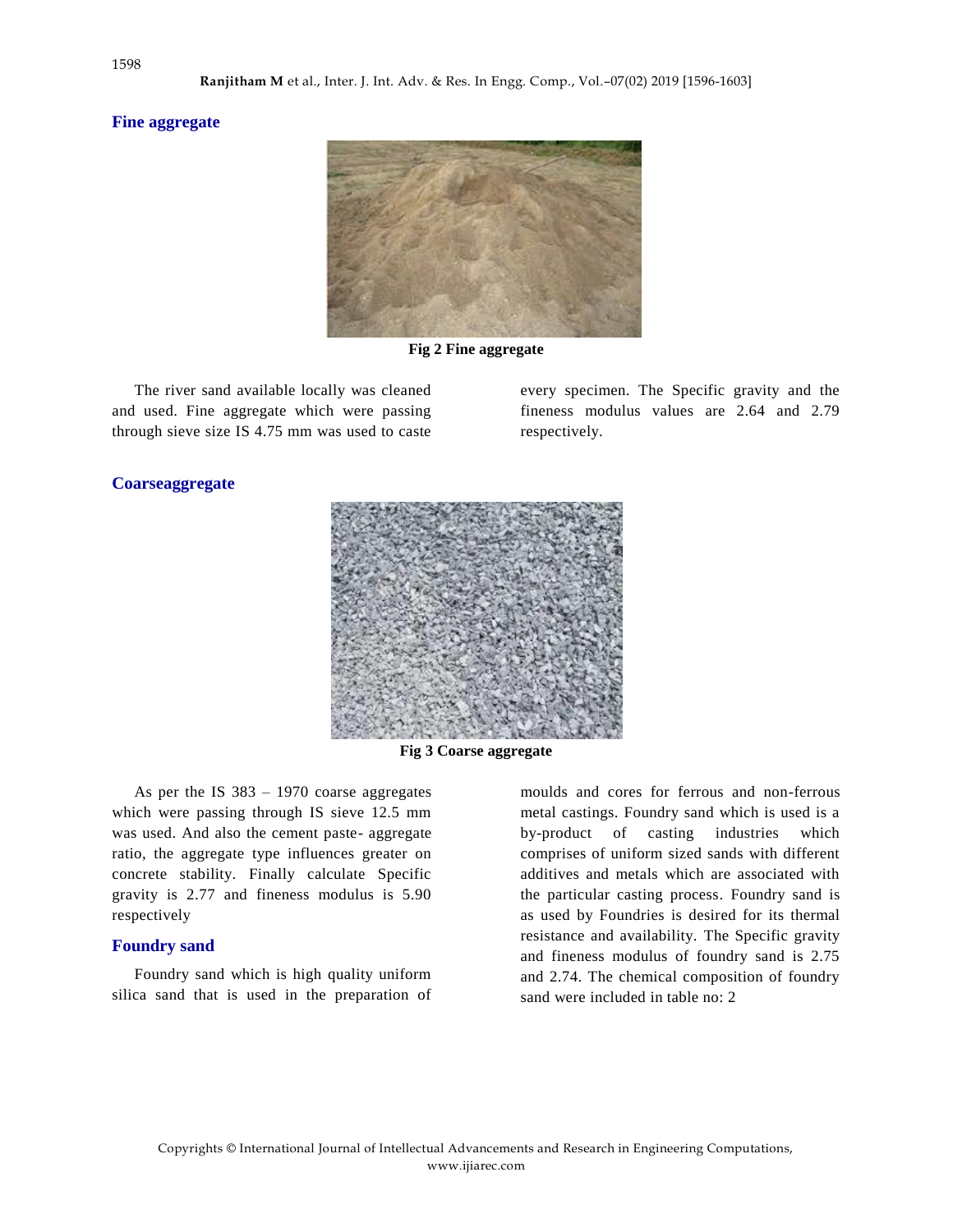

**Fig 4 Foundary sand**

| Table 2: Chemical properties of foundry sand |       |  |  |
|----------------------------------------------|-------|--|--|
| <b>Chemical parameter</b> Foundry sand%      |       |  |  |
| SiO <sub>2</sub>                             | 87.91 |  |  |
| $Al_2O_3$                                    | 4.70  |  |  |
| Fe <sub>2</sub> O <sub>3</sub>               | 0.94  |  |  |
| CaO                                          | 0.14  |  |  |
| MgO                                          | 0.30  |  |  |
| SO <sub>3</sub>                              | 0.09  |  |  |
| Na <sub>2</sub> O                            | 0.19  |  |  |
| $K_2O$                                       | 0.25  |  |  |
| TiO <sub>2</sub>                             | 0.15  |  |  |
| $P_2O_5$                                     | 0.00  |  |  |
| $Mn_2O_3$                                    | 0.02  |  |  |
| SrO                                          | 0.03  |  |  |
| LOI                                          | 5.15  |  |  |
| TOTAL                                        | 99.87 |  |  |

# **Polyester fibre**

A manufactured fiber in which the fiber forming substance is any long-chain synthetic polymer composed of at least 85% by weight of an ester of a substituted aromatic carboxylic acid.



**FIG 5 POLYESTER FIBRE**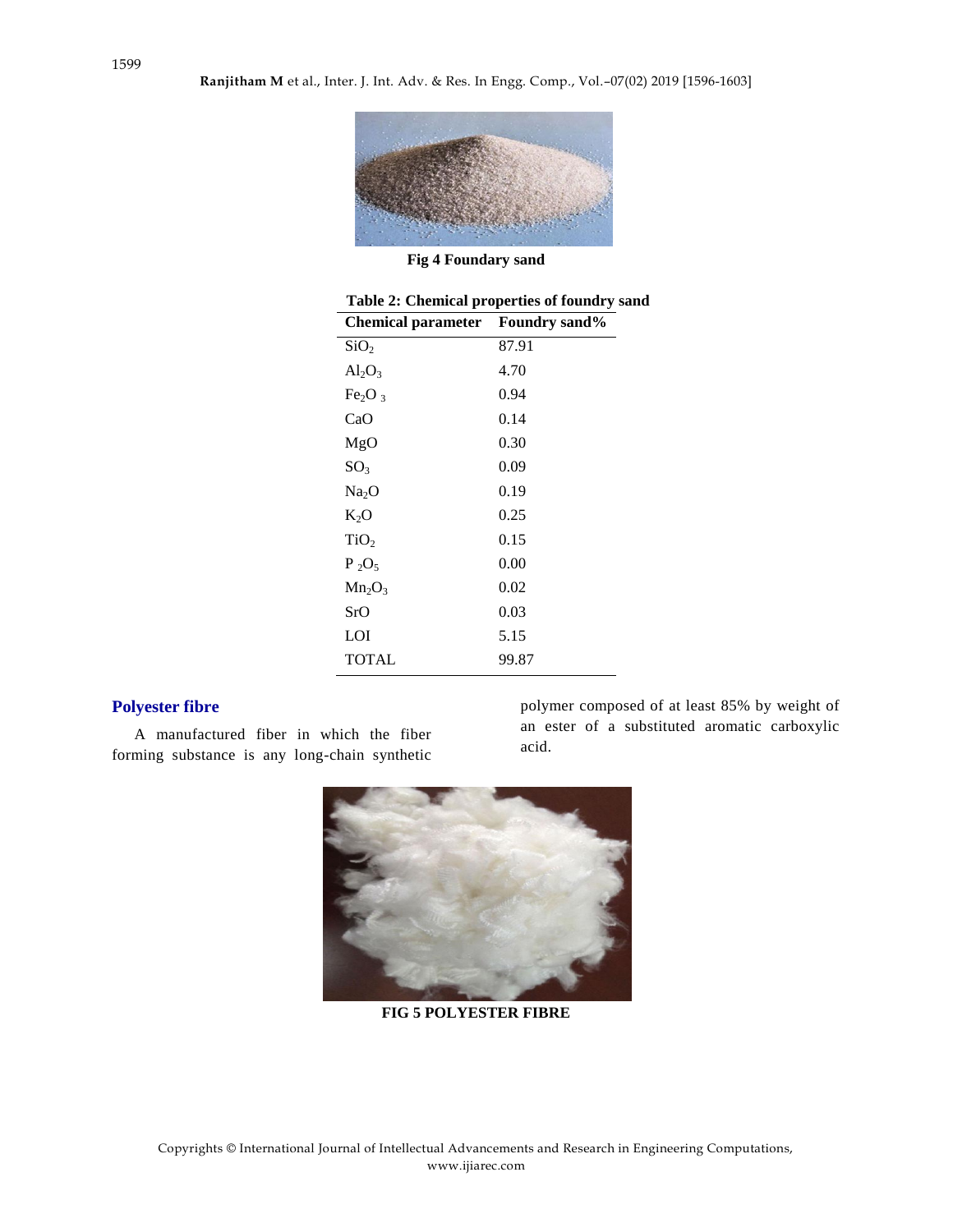| PHYSICAL PROPERTIES OF EXTRUDED POLYESTER<br><b>FIBER</b> |                           |  |  |
|-----------------------------------------------------------|---------------------------|--|--|
| Property                                                  | Value                     |  |  |
| Length                                                    | 40 mm                     |  |  |
| Width                                                     | $1.20$ mm                 |  |  |
| <b>Thickness</b>                                          | 0.50 mm                   |  |  |
| Colour                                                    | Gray                      |  |  |
| Density                                                   | $1.36$ g/m <sup>3</sup>   |  |  |
| Tensile strength                                          | 400-800 MPa               |  |  |
| Melting point                                             | $253^{\circ}$ C           |  |  |
| Young's elastic modulus                                   | $11.3$ kN/mm <sup>2</sup> |  |  |
| Water absorption                                          | 0.04%                     |  |  |
| Minimum elongation                                        | 8%                        |  |  |
| Resistance to alkali in concrete                          | Excellent                 |  |  |
| <b>Effective Diameter</b>                                 | $0.874$ mm                |  |  |

| Table 3 |  |
|---------|--|
|         |  |

#### **Method of Experiment**

It should be very significant that the all the materials of concrete should be uniformly distributed in the concrete mass and also the characteristics of concrete should not be affected and should be in compliance with relevant codes of practice. As per the IS Standardsvarious tests like strength as well as durability properties were carried out. For all the aggregates specific gravity and particle distribution tests was also tested workability test like the slump cone test was carried out for fresh concrete. Then the concrete was casted in moulds for further investigations.

The size of cube 0.150m x 0.150mx 0.150m casted for compressive strength test the beam size of 0.100 m x 0.100 m x 0.500 m 72 cube specimens for flexural strength studies and cylinder specimens of size0. 3m height and 0.150 m diameter 72 prism specimens for split tensile strength studies were prepared. To determine the durability parameter specimens were casted and cured for twenty eight days as per standard curing methods

# **RESULTS AND DISCUSSION Workability studies**

#### **Slump cone test**

The slump value is one of the major factor in FRC. With the value of slump we can found out the effectiveness of FRC. Due the low water/binder ration in FRC the value of slump should be minimum. Because of low slump the segregation,bleeding controlled in the mix. For a fresh FRC the minimum value of slump shouldbe40mm and maximum of 80mm. The value of slump for different mixes are shown in Table 4.

| тирге 4. энишр |       |
|----------------|-------|
| Mix            | Slump |
| proportic (mm) |       |
| (%)            |       |
| M1             | 35    |
| M2             | 31    |
| M <sub>3</sub> | 29    |
| M4             | 27    |
|                |       |

**TABLE 4: Slump flow**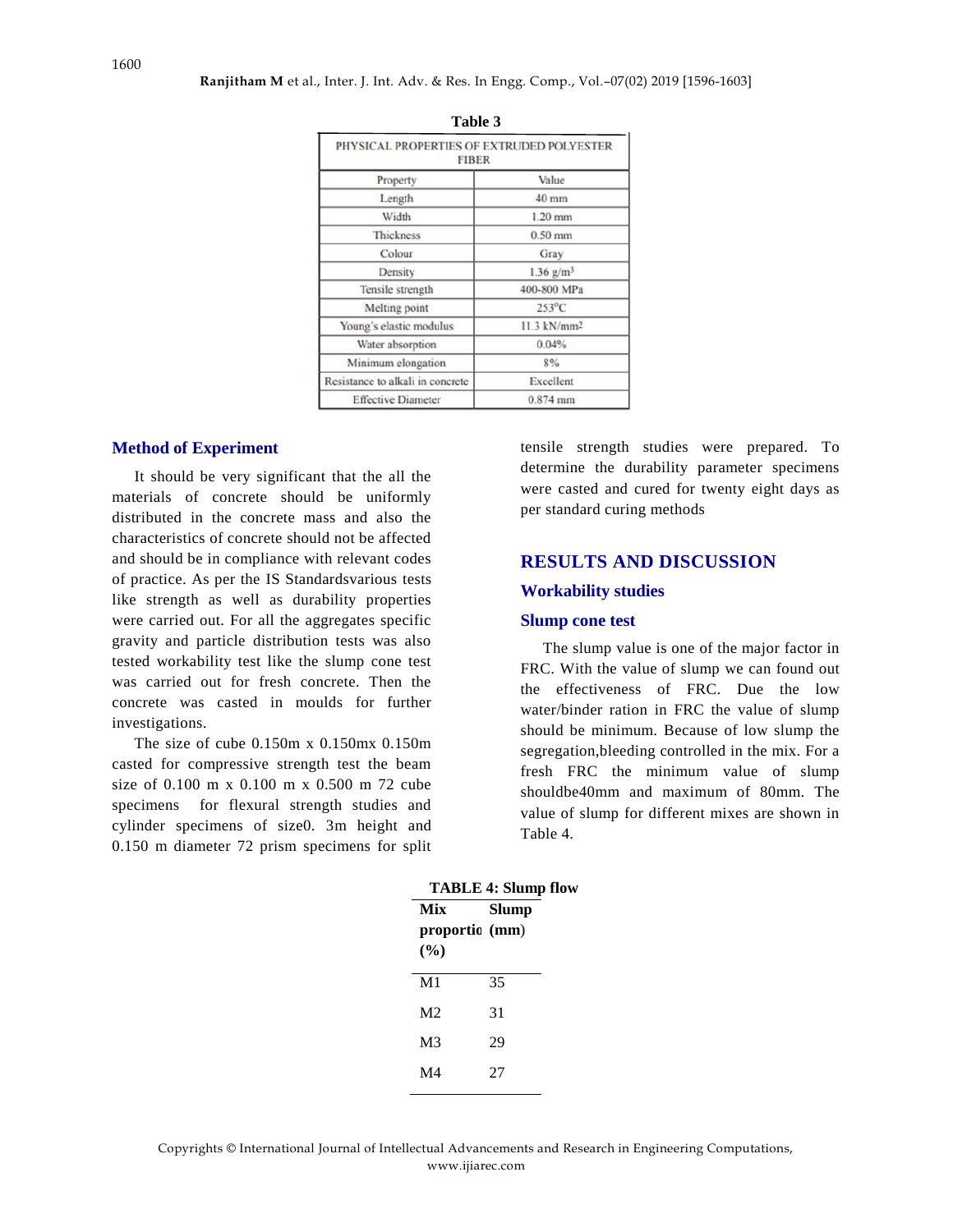#### **Strength studies**

#### **Compressive strength test**

For various Fibre reinforced concrete mixes the compressive test results of at the period of seven ,twenty eight days are shown in Table 5,6,7 .The influence of different ratios of different mixes foundry sand on concrete specimens are shown.

| Table 5: 10% Replacement of Foundry Sand |          |                                                                  |       |
|------------------------------------------|----------|------------------------------------------------------------------|-------|
| <b>Mix</b>                               |          | Fibre content % Compressive strength in MPa<br>7 days<br>28 days |       |
|                                          |          |                                                                  |       |
| M0                                       | $\Omega$ | 28.22                                                            | 39.33 |
| М1                                       | 0.5      | 30.33                                                            | 40.42 |
| $\mathbf{M2}$                            | -1       | 32.23                                                            | 42.33 |
| M3                                       | 15       | 22.64                                                            | 28.23 |

|               | Table 6: 20% Replacement of Foundry Sand |                                             |         |  |
|---------------|------------------------------------------|---------------------------------------------|---------|--|
| <b>Mix</b>    |                                          | Fibre content % Compressive strength in MPa |         |  |
|               |                                          | 7 days                                      | 28 days |  |
| M0            | $\Omega$                                 | 29.32                                       | 40.33   |  |
| М1            | 0.5                                      | 31.33                                       | 41.22   |  |
| $\mathbf{M2}$ | -1                                       | 32.93                                       | 43.13   |  |
| M3            | 15                                       | 27.64                                       | 29.13   |  |

| Table 7: 30% Replacement of Foundry Sand |          |                                             |         |
|------------------------------------------|----------|---------------------------------------------|---------|
| Mix                                      |          | Fibre content % Compressive strength in MPa |         |
|                                          |          | 7 days                                      | 28 days |
| $\bf M0$                                 | $\theta$ | 27.12                                       | 38.33   |
| M1                                       | 0.5      | 29.33                                       | 37.22   |
| M <sub>2</sub>                           | -1       | 30.13                                       | 38.13   |
| $\mathbf{M}$ 3                           | 1.5      | 25.34                                       | 27.13   |
|                                          |          |                                             |         |

#### **Flexural strength test**

The standard beam specimen of size were casted and cured for 7, 28 days and they were tested for maximum load. The results of the flexural strength of different concrete mixes at the age of 7, 28 days are shown in the Table 8,9,10. The flexural strength is high for 20 % replacement of fine aggregate by foundry sand.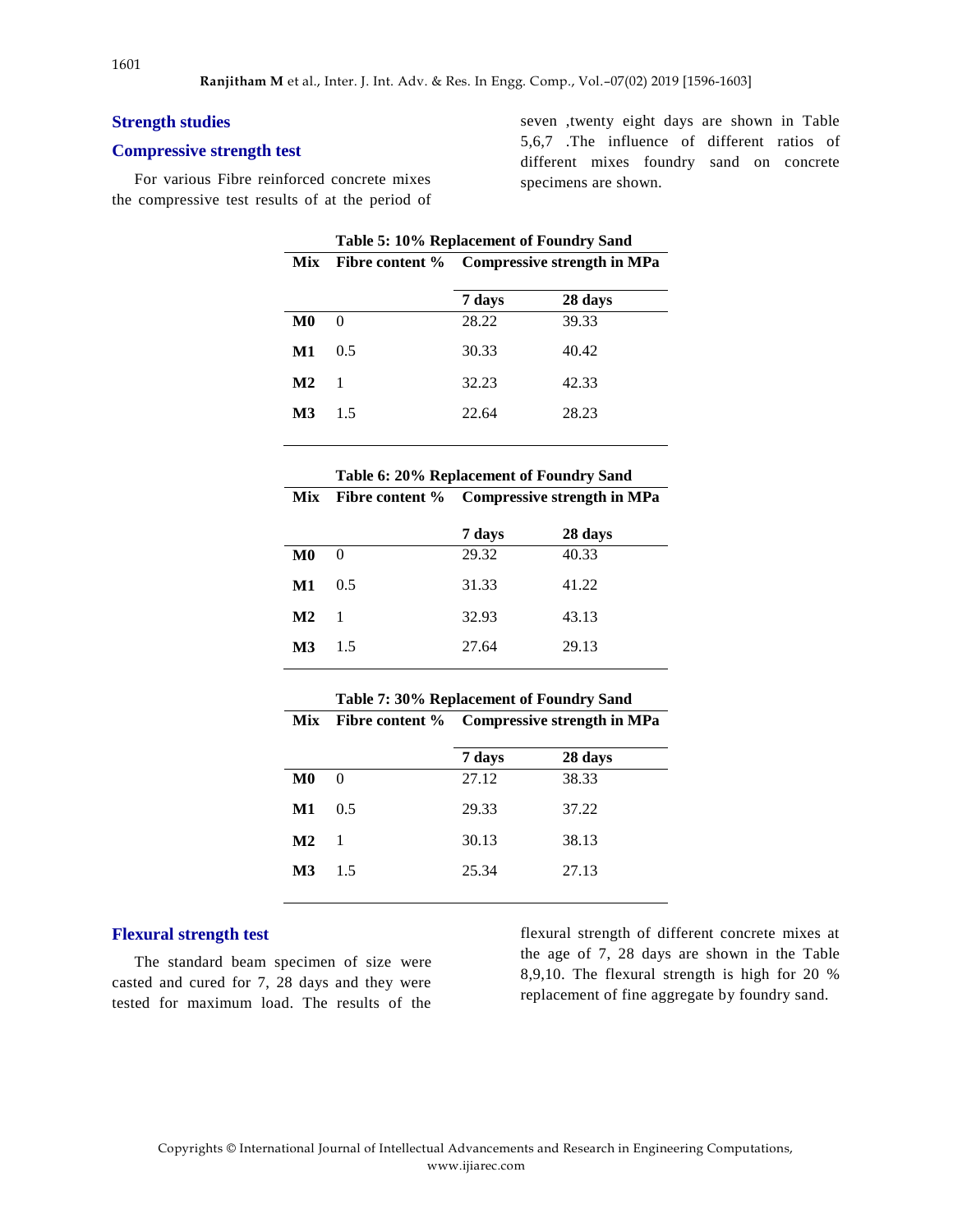| Table 8: 10% Replacement of Foundry Sand |     |                                          |                   |
|------------------------------------------|-----|------------------------------------------|-------------------|
| <b>Mix</b>                               |     | Fibre content % Flexural strength in MPa |                   |
|                                          |     | Seven days                               | twenty eight days |
| M0                                       | 0   | 1.08                                     | 1.20              |
| $\bf M1$                                 | 0.5 | 1.12                                     | 1.30              |
| M <sub>2</sub>                           | 1   | 1.20                                     | 1.27              |
| M3                                       | 1.5 | 0.56                                     | 0.82              |
|                                          |     |                                          |                   |

| Table 9: 20% Replacement of Foundry Sand |          |                                                                             |      |
|------------------------------------------|----------|-----------------------------------------------------------------------------|------|
| <b>Mix</b>                               |          | Fibre content % Flexural strength in MPa<br>Seven days<br>twenty eight days |      |
|                                          |          |                                                                             |      |
| M0                                       | $\theta$ | 1.01                                                                        | 1.10 |
| M1                                       | 0.5      | 1.05                                                                        | 1.15 |
| $\mathbf{M}2$                            | -1       | 1.16                                                                        | 1.19 |
| M3                                       | 15       | 0.52                                                                        | 0.78 |
|                                          |          |                                                                             |      |

| Table 10: 30% Replacement of foundry sand |                                              |  |
|-------------------------------------------|----------------------------------------------|--|
|                                           | Mix Fibre content % Flexural strength in MPa |  |

|  |                |                    |      | Seven days twenty eight days |
|--|----------------|--------------------|------|------------------------------|
|  | $\bf M0$       | $\hspace{0.6cm} 0$ | 1.01 | 1.10                         |
|  | M1             | 0.5                | 1.05 | 1.15                         |
|  | $\mathbf{M2}$  | $\blacksquare$     | 1.16 | 1.19                         |
|  | $\mathbf{M}$ 3 | 1.5                | 0.52 | 0.78                         |
|  |                |                    |      |                              |

### **CONCLUSION**

- When compared to ordinary concrete FRC concrete attain good strength by using lower water/binder ratio. Hence segregation and bleeding in the concrete can be reduced.
- Foundry sand replacement generally results in favorable outcomes and is highly recommended for all FRC mixes. The strength of concrete structures using foundry sand is always similar to conventional concrete.
- $\div$  There was high compressive strength at 28 days by 20% replacement of fine aggregate by foundry sand compared to other specimens.
- $\div$  There was high flexural strength at 28 days with 20% replacement of fine aggregate by foundry sand compared to other specimens.
- \* Therefore the utilization of foundry in an effective manner in concrete is more useful instead of dumping it as an industrial waste.